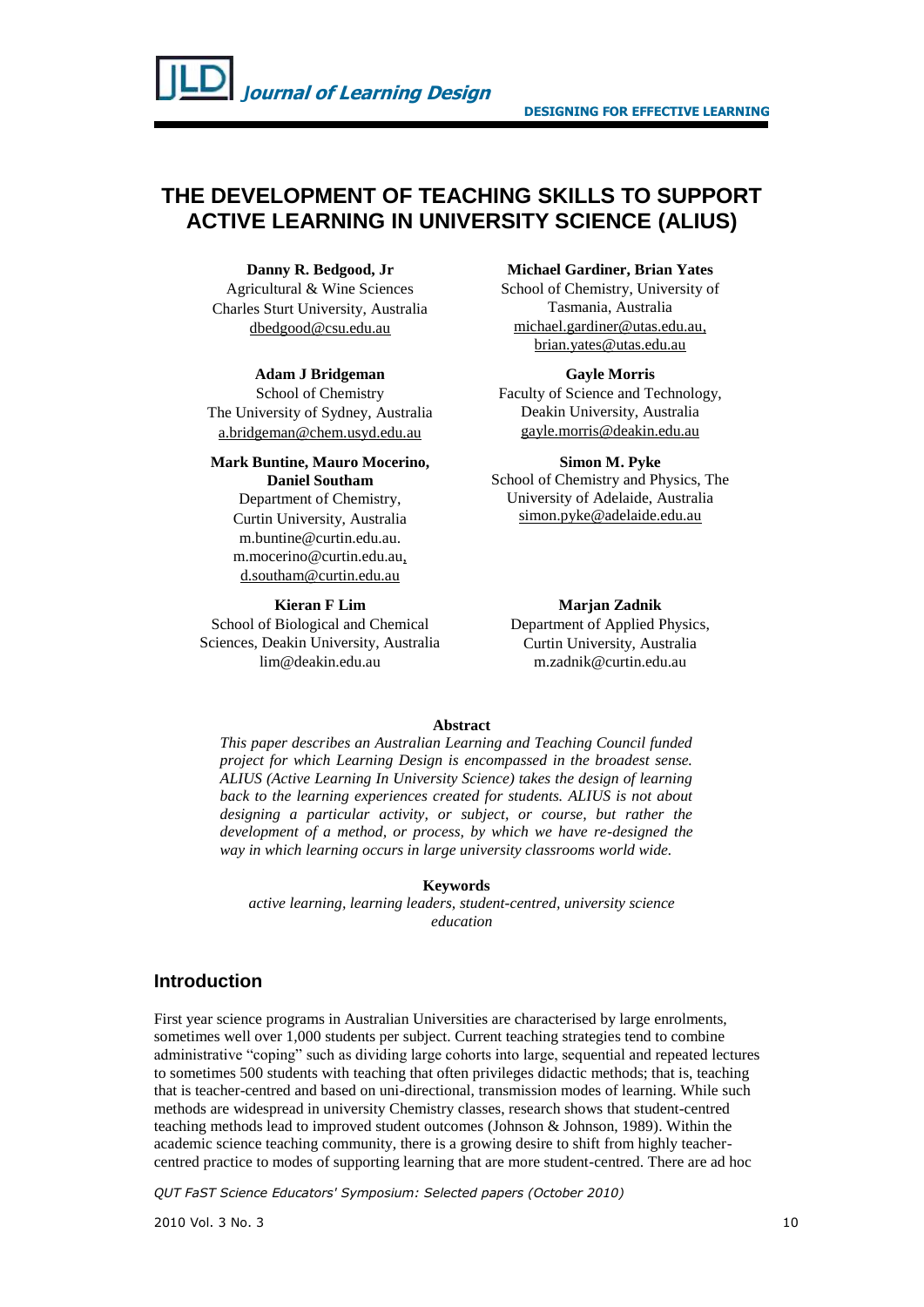examples of individual science lecturers who experiment and achieve change, for example, in establishing student-directed learning in the context of large lectures, or in exploring the affordances of blended learning. However, without a coordinated effort, it remains unclear how to distill and harness local pedagogical experimentation into useful knowledge that might broadly influence Australian higher education science learning and teaching (L&T). *Learning leadership* is needed, yet it remains unclear how leadership might form the basis for systemic change that "takes hold sustainably and consistently in daily practice" (Scott, Coates, & Anderson, 2008, p. vii).

The calls from international groups for changes to more student-centred teaching echo a growing evidence-base from the scholarship of teaching and learning literature. For example, the American Chemical Society (ACS) Committee on Professional Training (2008) reported:

Programs have the opportunity to design innovative curricula that meet the needs and interests of their particular students by defining degree tracks or concentrations requiring specified indepth course work. The curriculum must also include experiences that develop student skills essential for their effective performance as scientific professionals. (p. 8)

Elsewhere, the ACS also noted that:

Solving scientific problems often involves multidisciplinary teams. The ability to work in such teams is essential for a well-educated scientist. Students should be able to work effectively in a group to solve scientific problems, be effective leaders as well as effective team members, and interact productively with a diverse group of peers. Programs should incorporate team experiences in classroom and laboratory components of the Chemistry curriculum.

(American Chemical Society (ACS) Committee on Professional Training, 2008, p. 15)

Further to this, the European Commission Directorate General for Research (Rocard, 2007) recommended (as its Recommendation 2):

Improvements in science education should be brought about through new forms of pedagogy: the introduction of inquiry-based approaches in schools …and the development of teachers" networks should be actively promoted and supported. (p. 3)

Similarly, the International Council of Associations for Science Education and the Australian Science Teachers Association (2008) have released a declaration for action calling for a change to the way science is taught to focus on interactive-based approaches in the classroom.

Why such international groups are pushing for changing to a more student-centred teaching method warrants questioning. A number of improved learning outcomes have been reported, included those of Johnson and Johnson (1989) who suggested the following:

- i. higher achievement and increased retention
- ii. increase in higher-level reasoning, deeper-level understanding, and critical thinking
- iii. increased time on task and less disruptive behaviour
- iv. greater achievement motivation and intrinsic motivation to learn
- v. greater ability to view situations from others" perspectives and greater social support
- vi. improve positive attitudes toward subject areas, learning, and school
- vii. more positive self-esteem based on basic self-acceptance
- viii. greater social competencies.

Students have also indicated they value a more student-centred learning approach to teaching. Some of the authors of this paper have surveyed their students. Feedback from commencing science students at University of Adelaide (2007 First Year Expectation survey) indicated that 83% of respondents (*n*=378) agreed or strongly agreed that working with other students in class time will be important to their learning. At Charles Sturt University, 78% of first year Veterinary Science students ( $n=42$ ) agreed and/or strongly agreed that Process Oriented Guided Inquiry Learning (POGIL) student-centred class activities (to be explained later in this paper) encourage them to study more efficiently. These exemplify the strong interest students have in learning in a social environment.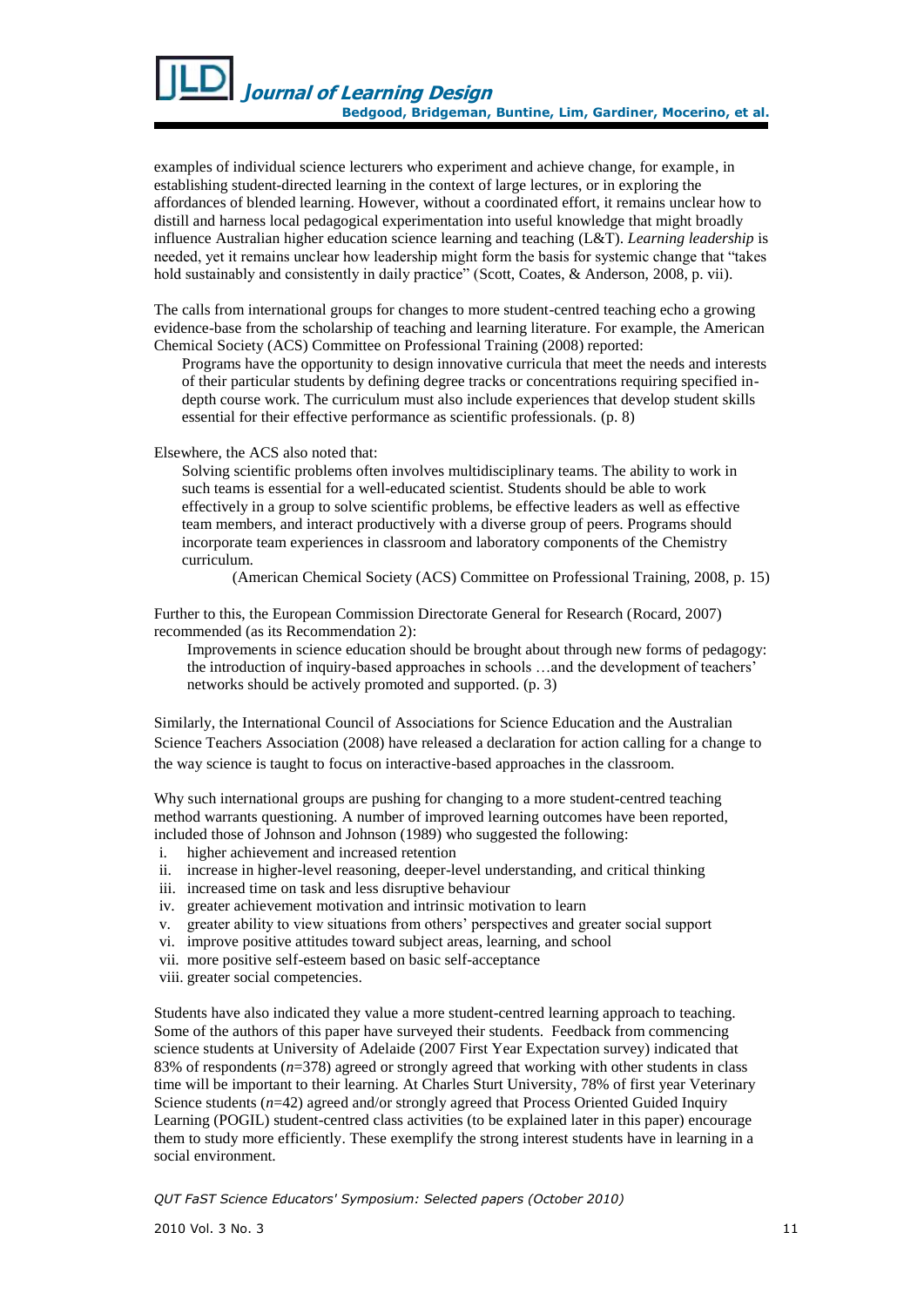

Despite the fact these learning techniques have been well known and documented for decades, they have rarely appeared in Chemistry classes until recently. The authors of this paper were not taught in this way and it seems few students are being taught this way now. Few colleagues use these methods beyond an occasional application in class; many still mostly lecture. This is not a problem just in Australia – Bedgood (in Adlong, et al., 2006) found such student-centred techniques were rarely used among colleagues at three major Universities in the US. The authors of this paper are from tertiary institutions spread around Australia and can testify to a similar situation at Australian universities.

A survey conducted in March 2008 (unpublished) by Bedgood asked *every* university Chemistry instructor in Australia (over 400 individuals) about their satisfaction with their teaching style and other aspects of their teaching practice; 45 individuals (11%) responded from 29 different universities. Respondents were asked if they agreed with the statements listed in Table 1 to a great extent, to a lesser extent, or to a small extent. Responses from the survey include:

Table 1. *Results from surveying 400 Chemistry teaching academics (n=45)*

| <b>Ouestion</b>                                                  | agree to a lesser or<br>small extent |
|------------------------------------------------------------------|--------------------------------------|
| I am satisfied with my teaching style                            | 43%                                  |
| I am familiar with cooperative or collaborative learning methods | 73%                                  |
| My students are engaged during class                             | 66%                                  |
| I am satisfied with student achievement in class                 | 69%                                  |
| There is often discussion among students during my class         | 83%                                  |
| I think students learn well in a lecture format                  | 91%                                  |

These data suggest that almost half of Australian University Chemistry instructors are less than satisfied with their teaching style; only 25% are familiar with student-centred cooperative or collaborative teaching methods, 66% report low student engagement, and 69% are less than satisfied with student achievement in their classes. The majority of respondents, 81%, indicated they *spend more than 75% of class time lecturing*, even though less than 10% of respondents thought that students learn well in a lecture format. This survey suggests that among university Chemistry instructors, there is a perceived need for a change in teaching practice. The RACI *Future of Chemistry Report* (2005) indicated a considerable shortage of university-educated chemists in Australia, as well as a lower-than-needed number of students studying Chemistry and Science in general. By examining the benefits of student-centred teaching methods, in order to improve classroom teaching, it may be possible to not only impact *Chemistry* student retention and graduation rates, but to have application across all science disciplines. In this way, the dire shortage of students studying Chemistry, and science in general, in high school and university might be improved. The current project will provide evidence to support the changing of teaching methods in other science disciplines suffering from the same shortages of interested students and competent employees; many other science disciplines have very large student numbers in their first year subjects as well. Results of this project can inform studies in other disciplines. One of the investigators on this project, Professor Marjan Zadnik, is a leading physics educator who will aid in the dissemination to the physics teaching community.

In summary, the literature and international industry/academic/government groups indicates a need for more student-centred teaching practice, university instructors believe a change in teaching practice could improve student learning, and students themselves indicate they believe team learning with fellow students will be important to their learning.

## **Methods**

ALIUS (Active Learning in University Science) is a teacher-focussed leadership initiative to build student-centred teaching capacity in university academics. Three domains were identified as the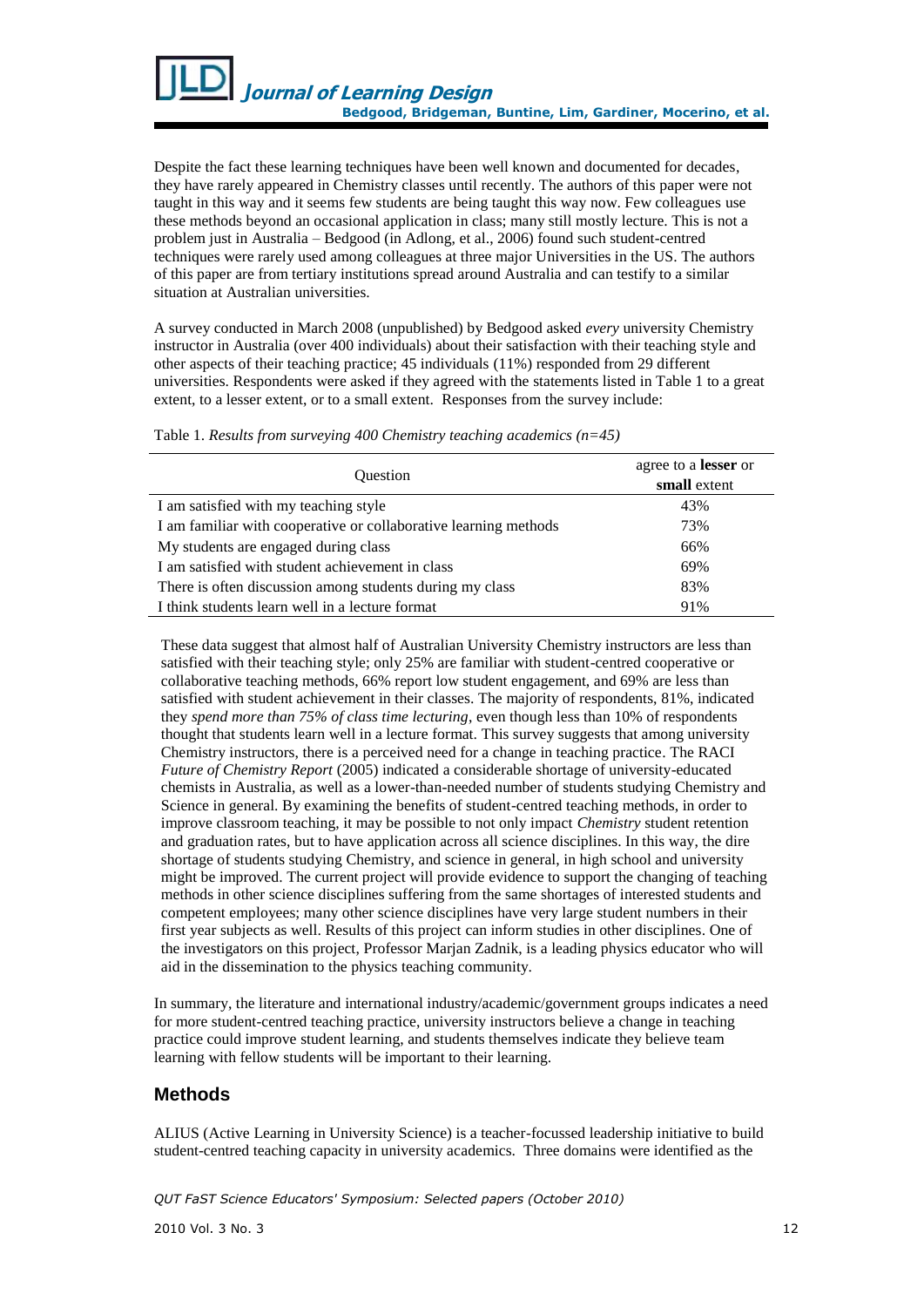framework upon which sustainable learning and teaching (L&T) innovation could be built. These domains are described in Table 2. The process through which this will occur is as follows:

- 1. project leaders, as the first group of *Science Learning Leaders*, will undergo training:
	- a. practice-based training which will lead to L&T innovation in their own classrooms, and
	- b. leadership training which will equip them to foster and develop colleagues at their University to a change in classroom practices.
- 2. project leaders will serve as *Science Learning Leaders* for innovation in their colleagues" classrooms.
- 3. project leaders will disseminate L&T innovation and Learning Leadership to nearby universities by:
	- a. practice-based training that will lead to L&T innovation in classrooms at neighbouring universities, and.
	- b. leadership training that will develop a new group of *Science Learning Leaders* at neighbouring universities to promote and systematise a change in classroom practices.

| <b>Domains</b> | <b>Development Strategy</b>               | <b>Purpose</b>                      |
|----------------|-------------------------------------------|-------------------------------------|
| Learning       | Learning Leaders will be developed in the | To develop leadership capacity in   |
| Leaders        | following programs:                       | the project leaders to equip them   |
|                | Leadership Development Program,<br>1.     | with skills to lead change first at |
|                | Practice Based Innovation Training.<br>2. | their institutions, followed by     |
|                |                                           | developing leaders and leading      |
|                |                                           | change at other local institutions. |
| Practice-      | Learning Leaders at each of the           | To improve student learning,        |
| Based L&T      | collaborating Universities will develop   | engagement, retention, and          |
| Innovation     | practice-based innovation in L&T.         | performance in large Chemistry      |
|                |                                           | classes through increased use of    |
|                |                                           | student-centred teaching practice.  |
| Learning Hub   | The Learning Hub will provide a virtual   | Serve as local and national         |
|                | space within which the developing         | clearinghouse for development of    |
|                | community of Science Learning Leaders     | institutional Learning Leaders and  |
|                | will engage with each other, share        | dissemination of L&T innovation.    |
|                | innovative strategies, mentor each other, |                                     |
|                | and create a materials archive.           |                                     |
|                |                                           |                                     |

Table 2: *Three domains for sustainable L&T innovation*

Project leaders were recruited through two criteria:

- 1. Geographical distribution, and,
- 2. Knowledge, interest and participation in Chemical Education Research.

Leaders at universities in Melbourne, Sydney, Hobart, Adelaide, Perth, and Wagga Wagga were identified; the geographic distribution was important to the project so that, over time, supportive communties of practice could develop among academics at nearby institutions. Initially comprising of eight academics (seven Chemistry and one Physics), as word spread of the project, several more people became involved – additional Chemistry academics at Hobart and Perth, and an educational designer at Deakin. Prior experience of the project leader (Adlong et al., 2006) has demonstrated that participation of individuals from diverse disciplines and backgrounds can make valuable contributions to the discussion and reflection on teaching practice. Inclusion of physics as another science discipline was intended to explore the transferability of the developed methods of ALIUS to science disciplines besides Chemistry.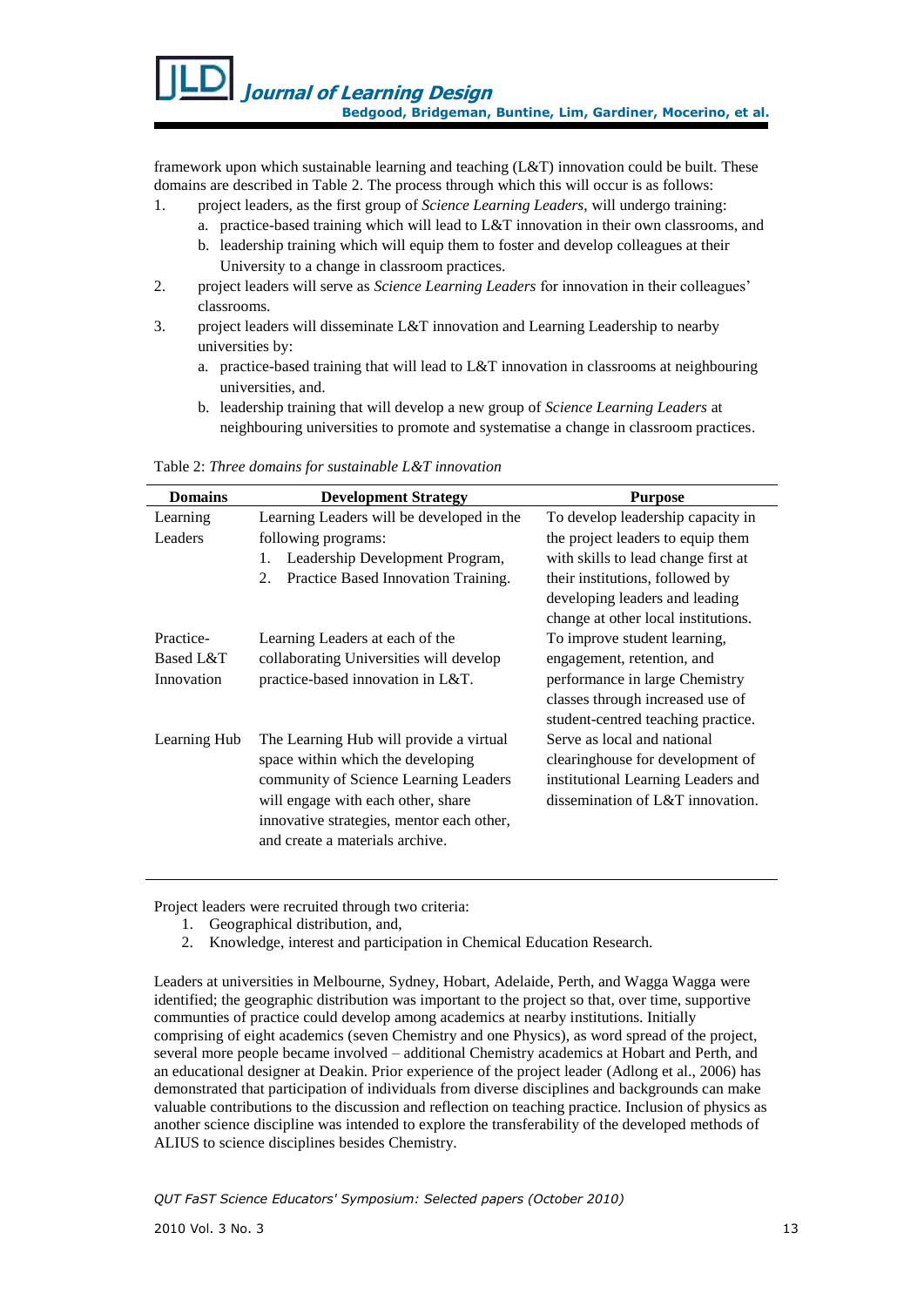

The project leaders at the six universities have met twice a year in Melbourne, Perth, Sydney, and Adelaide. At these meetings, the leaders underwent Learning Leadership Training and Practice-Based Innovation Training, facilitated by recognised experts. Ethics approval was obtained from the lead university (Charles Sturt University) to meet requirements at all participating institutions.

### *Research settings*

At *Deakin University*, a common first year level Chemistry program is taught across two campuses. Prior to 2010, one of the authors, Kieran Lim, was based at the Geelong campus, teaching Level-1 classes of approximately 170 students Semester 1) and 120 students (Semester 2). Approximately 40 of these students indicated their intention to major in Chemistry, while most of the remainder were enrolled in biology, biomedical science and other science disciplines. In 2010, Dr Lim, transferred to the Burwood campus which has approximately 370 (Semester 1) and 320 (Semester 2) Level-1 Chemistry students. Despite the larger numbers, fewer (less than 20) students intend to major in Chemistry, with the remainder split across Biology, Biomedical science, Health sciences, Food science and Education.

The School of Chemistry in Hobart at the *University of Tasmania* teaches to around 250 students at first year level in the main program that leads to further options for study at higher levels. This large group includes around 20 students who will major in Chemistry and a further 100 whose degree enrolment either requires some second year Chemistry or they opt out at this stage in the BSc program as they specialise in a 4-4-2 based degree structure. The whole year program involves six staff delivering equal length topics. The lectures are given in a traditional tiered lecture theatre and four repeat tutorials are offered in a flat bus seat style seminar room.

Around 2,300 students at The *University of Sydney* take first year Chemistry units each year. These are divided according to prior knowledge and degree specialisations so that lecture classes have around 200 students and tutorial classes have around 25 students. The students are drawn from every faculty of the university, including professional degrees.

At *Curtin University* there are three Chemistry and one physics staff involved in applying studentcentred learning approaches to their teaching. One of the Chemistry staff, Daniel Southam, was not part of the original project team, but became involved after attending the workshop and seminar at the Royal Australian Chemical Institute (RACI) Chemical Education Conference in December 2008. Student-centred learning approaches have been introduced into three first year Chemistry courses, Chemistry 101 and 102 (each ~370 chem/nanotech/chem eng/extract metal students), and Introduction to Pharmaceutical Chemistry 121 (~160 pharmacy). The approach from each academic has been different, although all have adopted a blended learning approach (some mix of mini-lecture/group activities/clicker questions). In conjunction with the classes in Perth, another staff member in Malaysia has begun to apply active methods in class. Another lecturer teaching biomedical science and nutrition students (~150 students) has begun implementing the group activity worksheets into her tutorial program. Dr Southam has also implemented group activity worksheets into his second year Chemistry classes.

*Charles Sturt University* is the largest provider of tertiary distance education in Australia. Approximately 1,300 students take first year Chemistry, choosing from a single semester Fundamental Chemistry class  $\left(\sim 220 \text{ students}\right)$ , or the larger two semesters of general Chemistry (CHM1A  $\sim$  650 students, CHM1B  $\sim$  400). Approximately 1/3 of the students study by distance; the internal classes are taught in a single large lecture of up to 200 students.

Around 700 students at the *University of Adelaide* take first year Chemistry each year (the two courses on offer are streamed based upon prior knowledge). Of these, around 50 students will ultimately become Chemistry majors. A significant proportion of the remaining students are required to take Chemistry at first year level (and in many cases second year level) due to their degree program requirements. Teaching is predominantly by lectures which are given in a traditional tiered theatre.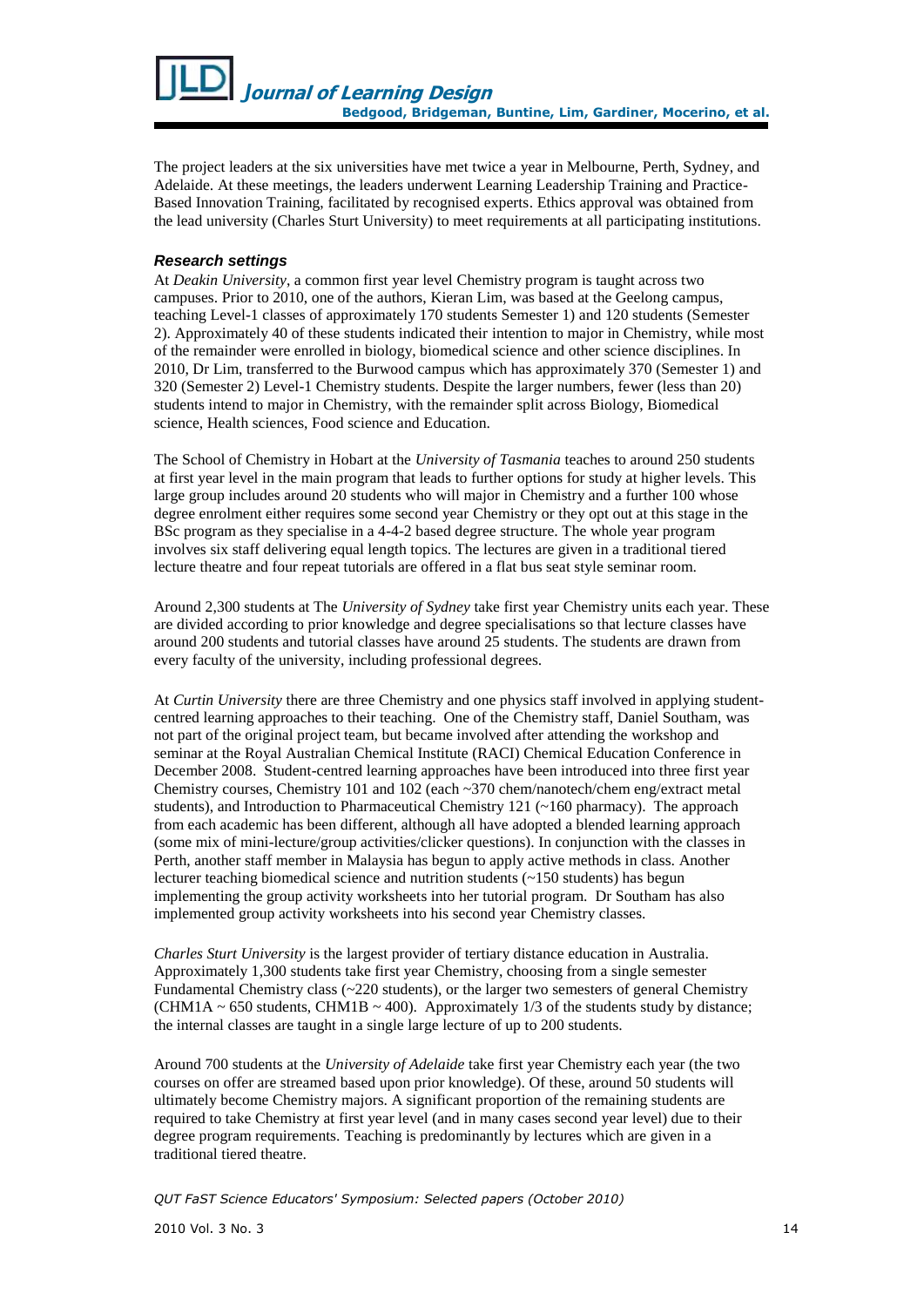# **Developing learning leadership at six universities**

It is well known that initiating change in teaching practice is extremely difficult (Diamond, 2006; McManus, 2002; Stigler & Hiebert, 2004). It is difficult to change one"s own practice, but very difficult to extrinsically motivate change in teaching practices of others. The *Science Learning Leaders* used a method of appreciative inquiry (Cooperrider & Srivastva, 1987) to examine their own teaching practice, reasons that have motivated them to change their practice, fears and concerns about implementing changes in their teaching practice, and barriers to implementing the changes they desire. The outcomes of the exercise allow the *Science Learning Leaders* to develop materials and resources to use as exemplars to lead change in teaching practice among colleagues. These discussions will be approached as a social encounter in which knowledge is collaboratively constructed and not just a means of "mining" the existing knowledge of the respondents (Gubrium & Holstein, 1999; Fontana & Frey, 2000). Discussions are designed to be a site for transformation of lecturer perceptions, and hence teaching practice (Adlong et al., 2006).

The eight *Science Learning Leaders* developed their leadership skills over two stages. Stage 1 involved professional development (PD) in leadership capabilities in addition to PD to develop new skills in student-centred teaching. During this stage, the learning leaders developed *Learning Leadership Action Plans* for their institution*.*

The leadership PD occurred through workshops and seminars provided by university support staff, in consultation with the project leaders to focus on development of Leaders of Change in L&T. This PD was a collaborative exploration between the PD provider and the Learning Leader participants. As the Learning Leaders progressed in their experience and development, additional leadership development workshops were held to build participants" leadership skills. This process of developing Learning Leaders was evaluated through discussions using action research (Kemmis & McTaggart, 2000) and appreciative enquiry methods in order to devise a PD program which can be shared with colleagues at other universities, and disseminated by university L&T Centres.

Stage 2 provided advanced training in student-centred teaching methods and an opportunity to refine and re-develop *Learning Leadership Action Plans.*

The PD in L&T Innovation - student-centred instruction – was provided by facilitators not only experienced in student-centred teaching practice in their own Chemistry classes, but also experienced in facilitating workshops modelling student-centred teaching practices for university Chemistry instructors. The framework used in this project is POGIL - Process Oriented Guided Inquiry Learning - an NSF funded project attracting over US\$3 million since 2001. The POGIL project (www.pogil.org) has funded the development of student-centred activities and materials for high school and first through fourth year University Chemistry classes in the USA. In addition to development and assessment of learning materials for student-centred teaching, another vital component of the POGIL project is dissemination of student-centred teaching methods through nationwide introductory and advanced workshops; these workshops involve experienced Chemistry instructor/facilitators leading discussions of and modelling student-centred instruction methods. POGIL facilitators create a student-centred learning environment to model practice in the classroom, allowing participants to experience the approach from a student's perspective; participants are introduced to various instructional techniques that support a student-centred learning environment. Workshops are tailored to the interests and needs of the attendees – like implementing such methods in large classrooms. It is these experienced POGIL facilitators who have provided the PD in L&T Innovation in Australia – Suzanne Ruder of Virginia Commonwealth University, Rick Moog of Franklin & Marshall College, Jennifer Lewis of the University of South Florida, Vicki Minderhout of Seattle University, and Renee Cole of the University of Central Missouri.

While there are many ways of implementing student-centred learning, the POGIL facilitation was chosen for this project because of strong positive feedback from Australian and New Zealand Chemistry instructors who attended a POGIL workshop at the RACI/NZIC/NZASE Chemical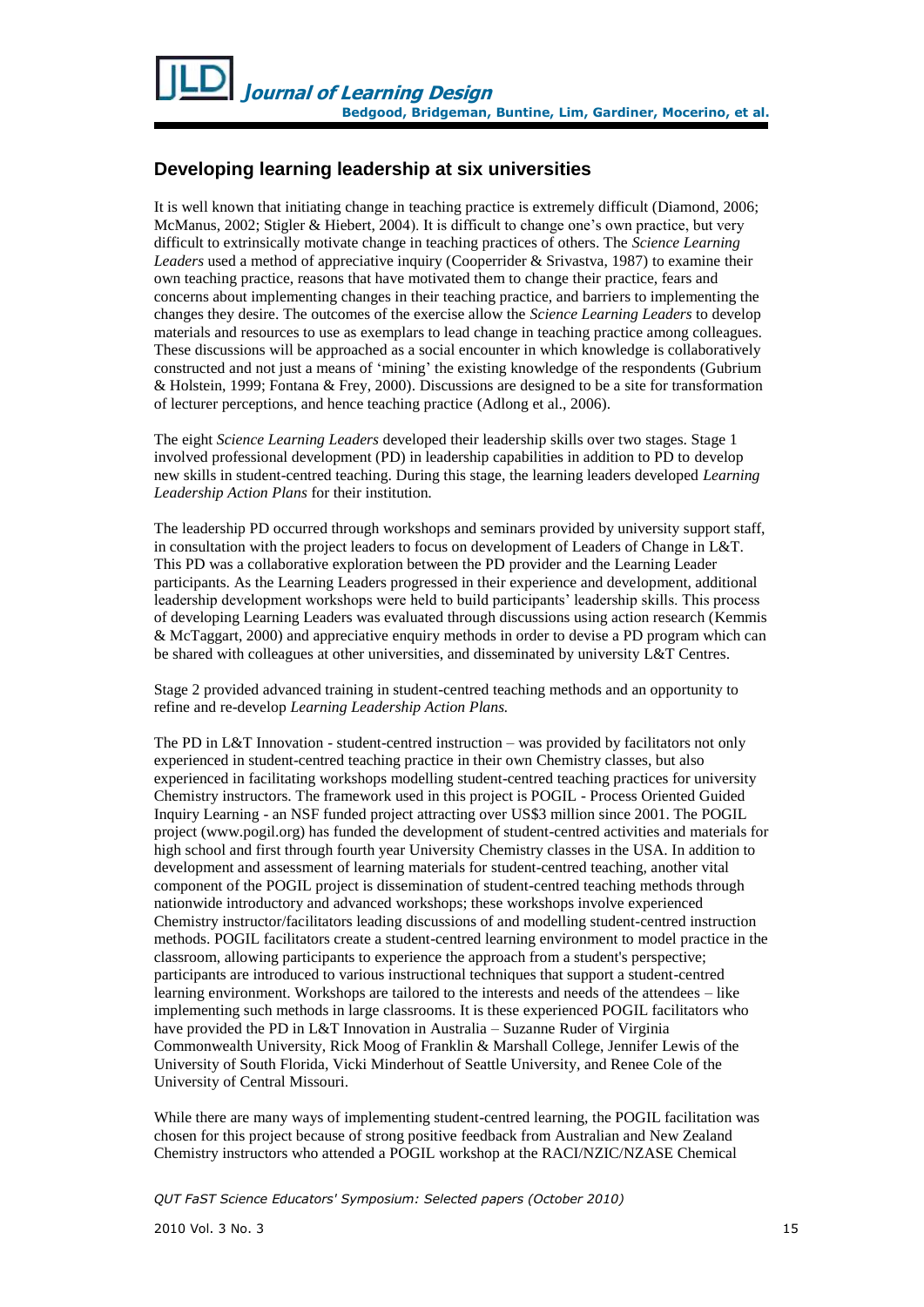

Education Conference in 2007. These Chemistry instructors were overwhelmingly positive about the POGIL model as a method to improve teaching in their classes. University participants were surveyed about the workshop by DB: *all* participants either strongly agreed or agreed they: 'would like to use POGIL type methods in my classes.' Based upon the feedback of these Australian and New Zealand participants, the POGIL teaching method appeared to serve as a concrete example of a student-centred teaching method. Every participant commented on the desire for more training and supervised practice to implement the teaching method. It is because of the overwhelmingly positive feedback from Australian university Chemistry instructors, the practiced experience in using student-centred teaching methods in their classes, and their experience in facilitating workshops disseminating such teaching methods, that this ALTC project used POGIL workshops for the PD in L&T Innovation.

The intention of this project has created a group of Australian Science Learning Leaders *experienced in L&T innovation* in their subjects, and *experienced in leading others* to changes in teaching practice. It was anticipated that at the end of this project there would be minimal need in the future for POGIL facilitators to come from the U.S due to the building of capacity in Australia.

Dissemination of the development of *Science Learning Leaders* is occurring towards the end of this two year project, where the Learning Leaders – the project leaders –share the leadership development experiences developed in the project with colleagues at neighbouring universities and at national conferences and workshops. In this way, by the end of 2010, the project will have begun the development of a systemic change in university Chemistry and also, hopefully, teaching in other science disciplines.

Completion of this project will see the formation of a group of *Science Learning Leaders* experienced in using student-centred teaching methods, experienced in workshops building Leaders of Change, and experienced in workshops facilitating changes in teaching practice. In this way, the project will create an *Australian-centred* group to build Learning Leadership and foster systemic change in teaching practice.

## **Developing practice-based innovation at six universities**

Practice-based innovation trials were conducted at six institutions, using approaches developed through *Learning Leadership Action Plans.* The trials were implemented by Science Learning Leaders at their own institutions, supported by the national group of Science Learning Leaders through the Science Learning Hub.

Expanded trials of innovative teaching practice took place during the second half of 2009 and all of 2010 within the Faculties where the Learning Leaders do their teaching. By the end of 2010, all institutions involved in this project will have established Science Learning Leaders, and will have implemented trial innovation in science L&T in large first year lectures.

Dissemination of project resources and methods has begun through Learning Leaders" activities with colleagues, conference presentations and workshops (such as the RACI Chemical Education Conference December 2008), Uniserve-Science (2009, 2010), Connect 2010, the RACI National Convention (2010), the HERDSA conference (2010), and the IUPAC 2010 International Conference on Chemical Education and will culminate towards the end of 2010 through workshops and peer modelling of student-centred teaching by project leaders with colleagues at neighbouring universities.

The Science Learning Leaders promote research-informed practice by:

- Developing materials for Australian Chemistry classes to encourage L&T innovation in first year university science teaching
- Training Learning Leaders to identify the characteristics of innovative science teaching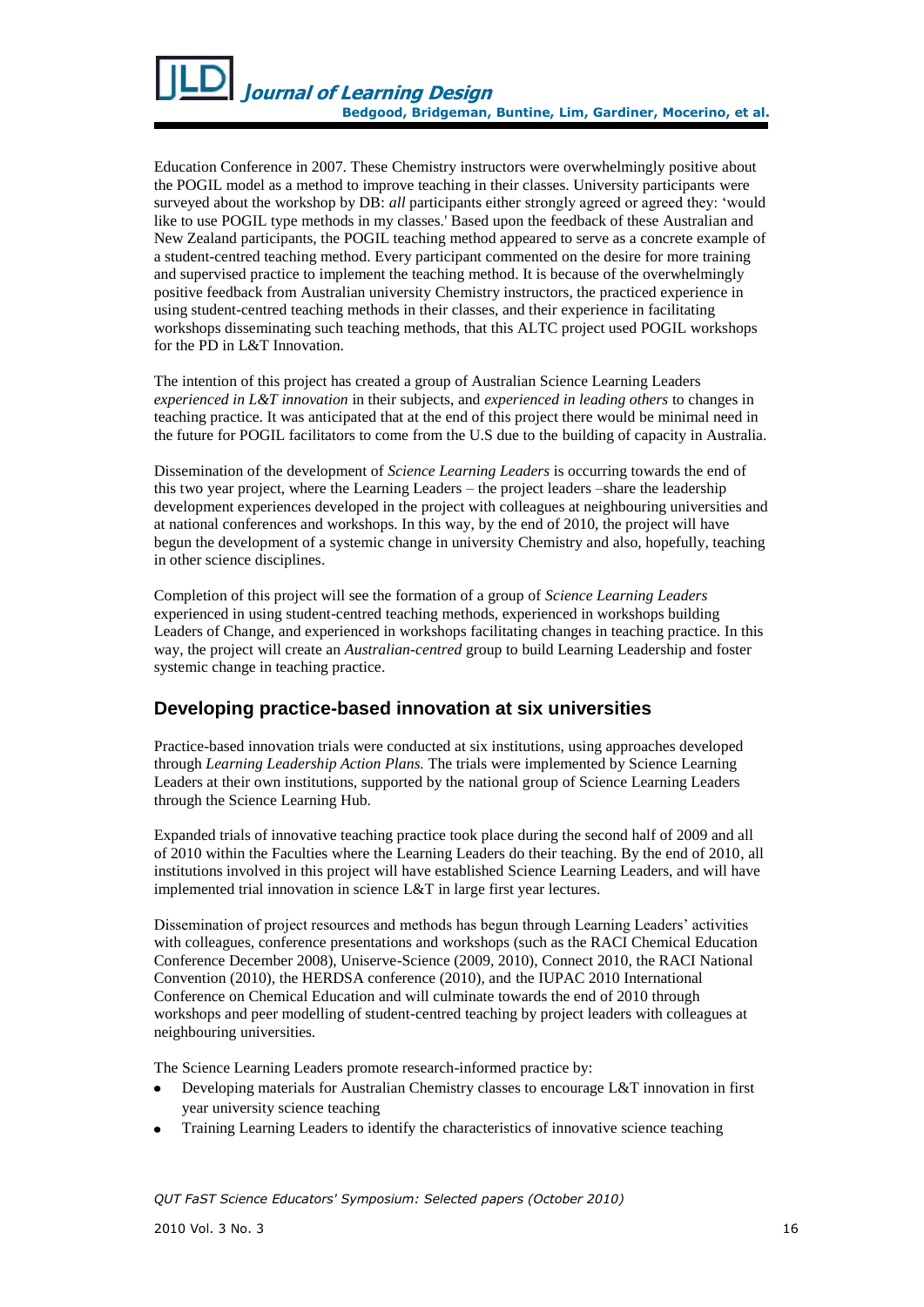- Revising and redesigning POGIL workshops fostering student-centred learning to meet Australian classroom culture
- Providing local initiatives like presentations, workshops, and peer modelling for local institutions, including university based L&T processes

# **Creating the Science Learning Hub**

The Science Learning Hub [\(www.alius.edu.au\)](www.alius.edu.au) was developed to:

- support the network of activities of the Science Learning Leaders by acting as a clearinghouse for experiences in changing their teaching practice and fostering change in practice of their colleagues.
- encourage national, regional and local dissemination of evidence-based practices in leading innovation in science teaching through workshops and seminars .
- provide training to science teachers through developed workshops, seminars, and peer modelling of teaching practice .
- foster regional membership of Science Learning Hub by offering support and  $\bullet$ encouragement to instructors engaged in changing their teaching practice.
- build active multidisciplinary networks of science educators among science disciplines outside Chemistry
- encourage public discourse in science L&T innovation through developed seminar and workshops.

The Science Learning Hub was created by a website developer in consultation with the project leaders, Project Manager, and interested colleagues. The project leaders and team members developed a menu of anticipated needs and functionalities.

A summary of the ALIUS approach is shown in Figure 1.



*Figure 1:* The ALIUS approach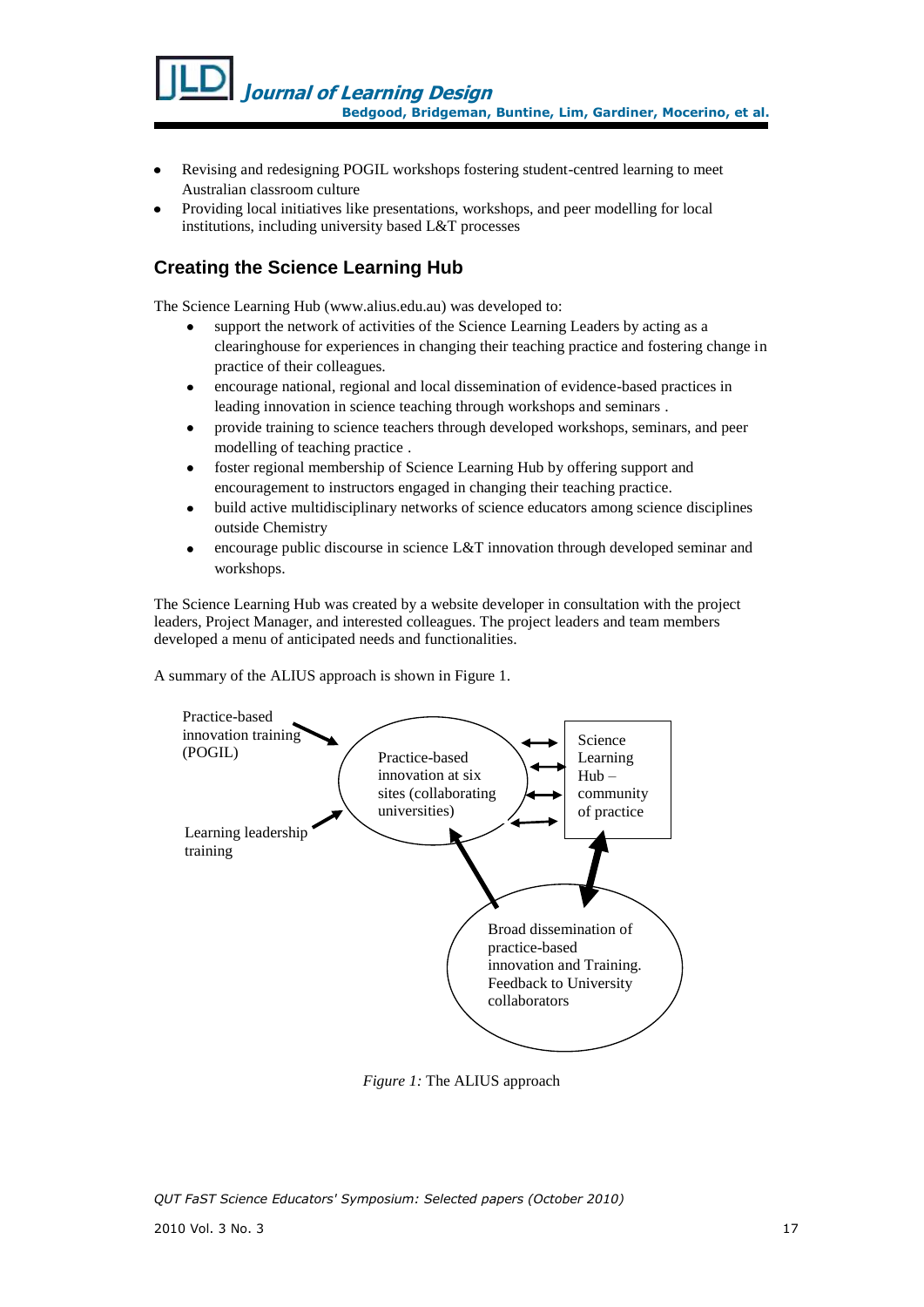# **A Generic Approach**

As the funding for this project comes to a close, we continue to reflect upon a number of questions: How do academics learn new ways to teach, and what is the best way to support their learning? To what extent do academics reflect on their teaching practice, and discover new and different ways to help our students learn? How do we lead colleagues to carefully critique their teaching? How do we *Lead Learning Development* in our teaching, and in our colleagues teaching?

We believe the methods used in this project can serve as a model for other projects that seek to develop learning. Regular face-to-face meetings proved vital to accomplish goals, but also to build the network connections – the community - between project leaders. It was uniformly enriching to intentionally dedicate the time to spend several days thinking about our teaching and our teaching practice.

Publication limitations require that the analysis and results for ALIUS will be reported in another paper. We can, however, put forward some suggestions on how to build a Learning Leadership team:

- meet regularly face to face;
- commit to devoting time for meeting, professional development, and trialling and evaluation of innovations in teaching;
- include members with different backgrounds or disciplines; and,
- allow for variety in implementations.

## **References**

Adlong, W., Bedgood, D., Bishop, A., Dillon, K., Prenzler, P., Robards, K., & Ryan, D. (2006). Reaching outside of the discipline: Chemistry teachers or organisational developers? In A. Bunker & I. Vardi (Eds.). *Critical Visions: Thinking, Learning and Researching in Higher Education*. *Proceedings of the 29th Annual HERDSA Conference.* Rotorua, 1-4 July 2006 (pp. 19-27). Retrieved May 15, 2009 from [http://www.herdsa.org.au/?page\\_id=164](http://www.herdsa.org.au/?page_id=164)

American Chemical Society Committee on Professional Training. (2008, Spring). *Undergraduate professional education in Chemistry: ACS guidelines and evaluation procedures for bachelor's degree programs*. Washington, DC: American Chemical Society. Retrieved September 28, 2010, from

http://portal.acs.org/portal/fileFetch/C/WPCP.../pdf/WPCP\_008491.pdf

- Cooperrider, D., & Srivastva, S. (1987). Appreciative inquiry in organizational life. In R. Woodman & W. Pasmore (Eds.), *Research in Organizational Change and Development, 1*  (pp. 129-169). Greenwich, CT: Jai Press.
- Diamond, R.M. (2006). Why colleges are so hard to change. Retrieved September 8, 2006, from http://www.insidehighered.com/views/2006/09/08/diamond
- Fontana, A., & Frey, J. (2000). The interview: From structured questions to negotiated text. In N. Denzin & Y. Lincoln (Eds.), *Handbook of qualitative research* (2<sup>nd</sup> ed), (pp. 645-672). London: Sage.
- Gubrium, J.F., & Holstein, J.A. (1999). At the border of narrative and ethnography. *Journal of Contemporary Ethnography, 28*(5), 561-573.
- International Council of Associations for Science Education and the Australian Science Teachers Association (2008, July 16). *The Australian, Higher Education Supplement*, p. 3.
- Johnson, D.W., & Johnson, R. (1989). *Cooperation and competition: Theory and research*. Edina, MN: Interaction Book Company.
- Kemmis, S., & McTaggart, R. (2000). Participatory action research. In N. Denzin & Y. Lincoln (Eds.), *Handbook of qualitative research* (2<sup>nd</sup> ed.), (pp. 567-605). London: Sage.
- McManus, D. (2002). How do we change the way we teach? *CIDR Teaching and Learning Bulletin, 5*(4).